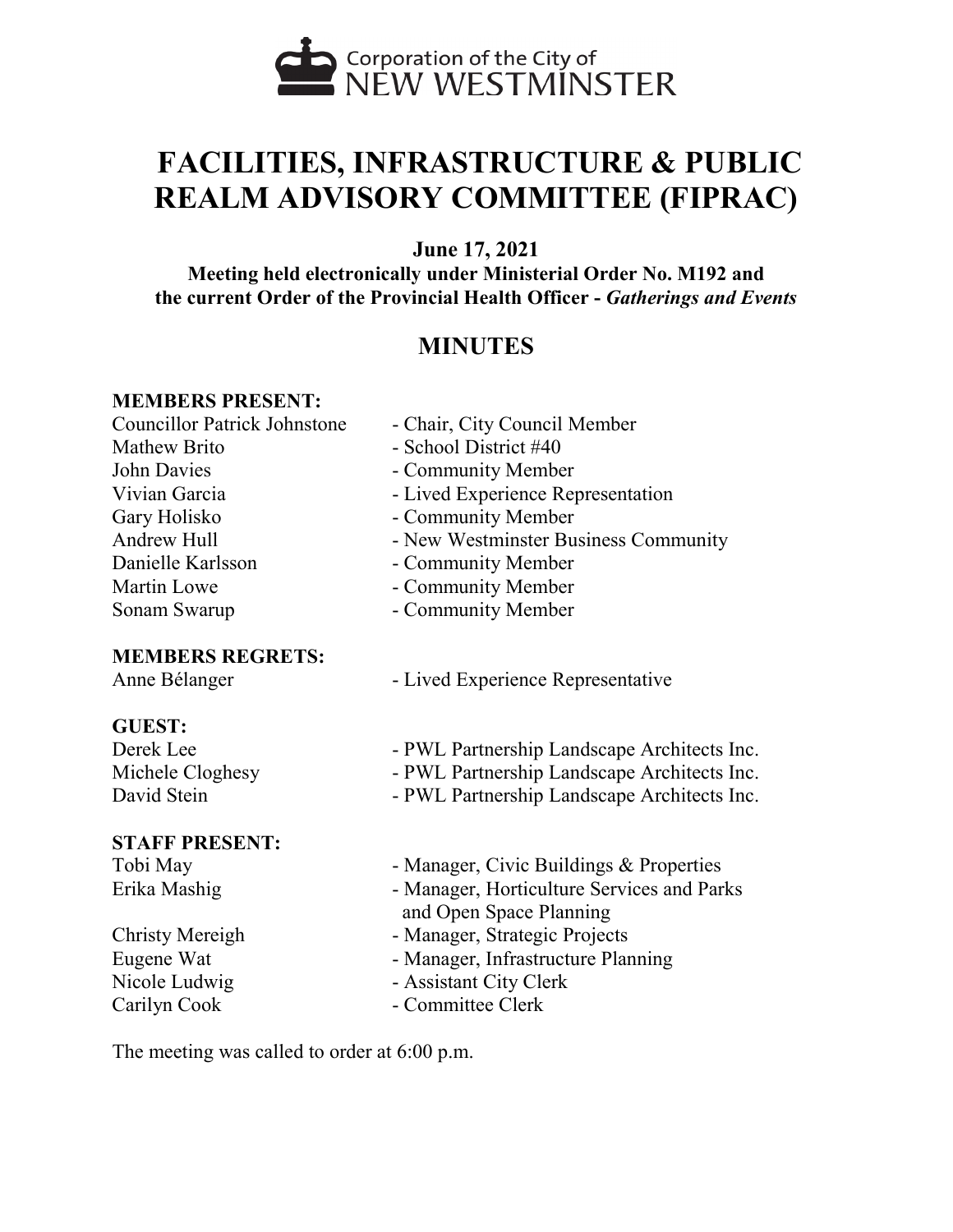### **1.0 ADDITIONS/DELETIONS TO THE AGENDA**

# **MOVED AND SECONDED**

*THAT the Facilities, Infrastructure and Public Realm Advisory Committee agenda of the June 17, 2021 meeting be adopted as circulated.* 

**CARRIED.**

All members of the Committee present voted in favour of the motion.

#### **2.0 ADOPTION OF MINUTES**

### **2.1 Adoption of the Minutes of February 18, 2021**

### **MOVED AND SECONDED**

*THAT the Facilities, Infrastructure, and Public Realm Advisory Committee minutes of the February 19, 2021 meeting be adopted as circulated.* 

**CARRIED.**

All members of the Committee present voted in favour of the motion.

### **3.0 PRESENTATIONS**

# **3.1 Hume Park Masterplan: Overview**

Derek Lee, Michele Cloghesy, and David Stein of PWL Partnership Landscape Architects Inc. attended the meeting and Mr. Lee reminded Committee members that Hume Park is currently undergoing a planning process to determine the future plan and use of the Park. He provided a presentation that outlined key findings and objectives from phase one of public engagement and a preliminary site plan for the Park for which they are currently seeking feedback.

*Committee members were asked following question with respect to Upper Hume Park:* 

 $\triangleright$  In Upper Hume Park we are balancing multiple active uses. How do you feel about the tradeoffs between a more flexible space with multiple activities layered as opposed to a focus on regulation size facilities and single use activities?

In response to the question, Committee members provided the following suggestions and comments:

- The kinds of development in Sapperton Green with respect to single family homes, condominiums, etc., would help determine the different types of users visiting the park and would have bearing on how the park is designed and what amenities are offered;
- The number of participants in organized sports is declining; therefore, a more flexible space would be appropriate;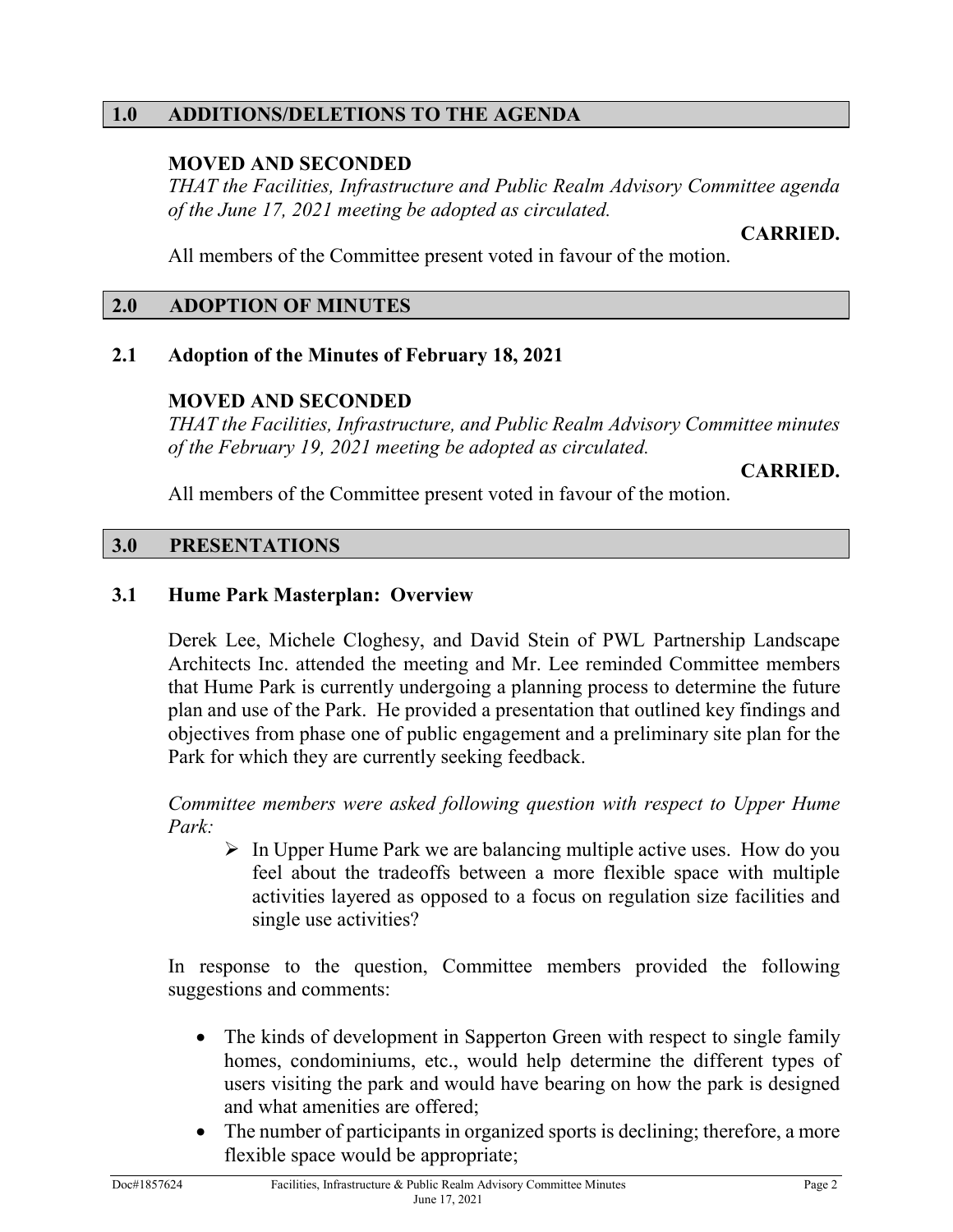- Established single sports facilities such as the lacrosse box and pool, should be maintained as there are not a lot of similar amenities like these in the city;
- While Coquitlam is currently unclear about what may be planned for their site near the river, it would be good information have so that the additional stresses from a possible increase in nearby homes can be prepared for; and,
- A plan to repair the significant riparian area and to continue the existing pathway should be included in the conversation.

In response to a question from the Committee, Mr. Lee advised that approximately 20 mixed-use towers are expected to be built in Sapperton Green over the next decade, including townhouses, commercial, and office space.

In response to the questions from the Committee, Erika Mashig, Manager, Horticulture Services and Parks and Open Space Planning, advised that feedback is being received from a variety of sports groups through public engagement indicating that two baseball fields may not be necessary as they cannot be used for other sports such as soccer or rugby; however, they would not impact Ultimate Frisbee play.

*Committee members were asked following questions with respect to Lower Hume Park:* 

- $\triangleright$  In Lower Hume Park, how do we balance increasing capacity without compromising the ecology/natural features of the Park? and,
- $\triangleright$  How can we improve circulation in the bluffs while creating equitable experience that address a diversity of modes of transportation and user groups while providing a rich experience traveling through this area?

In response to the questions, Committee members provided the following suggestions and comments:

- Create a circuit that will direct people in a specific direction to lessen the need for wider paths;
- The BC Rehab Foundation and the Rick Hansen Foundation may be able to assist with funding for accessibility;
- It is important to provide viewpoints that everyone can participate in, including those in wheelchairs and bridging from the bluffs would allow people in mobility devices to see the lower view of the Park;
- Picnic areas with views would be nice:
- The idea of naturalized trails and the boardwalk designs are great;
- The conversation about connecting the upper and lower aspects of the Park must include how to be creative in keeping steep grades accessible to all;
- Desire lines will exist if key connections are not provided; therefore, we need to determine what people want and work with it;
- Terracing is also good to provide accessible pathways; and,
- While the City's Development Cost Charges are currently being updated, they only address smaller developments. Large developments, such as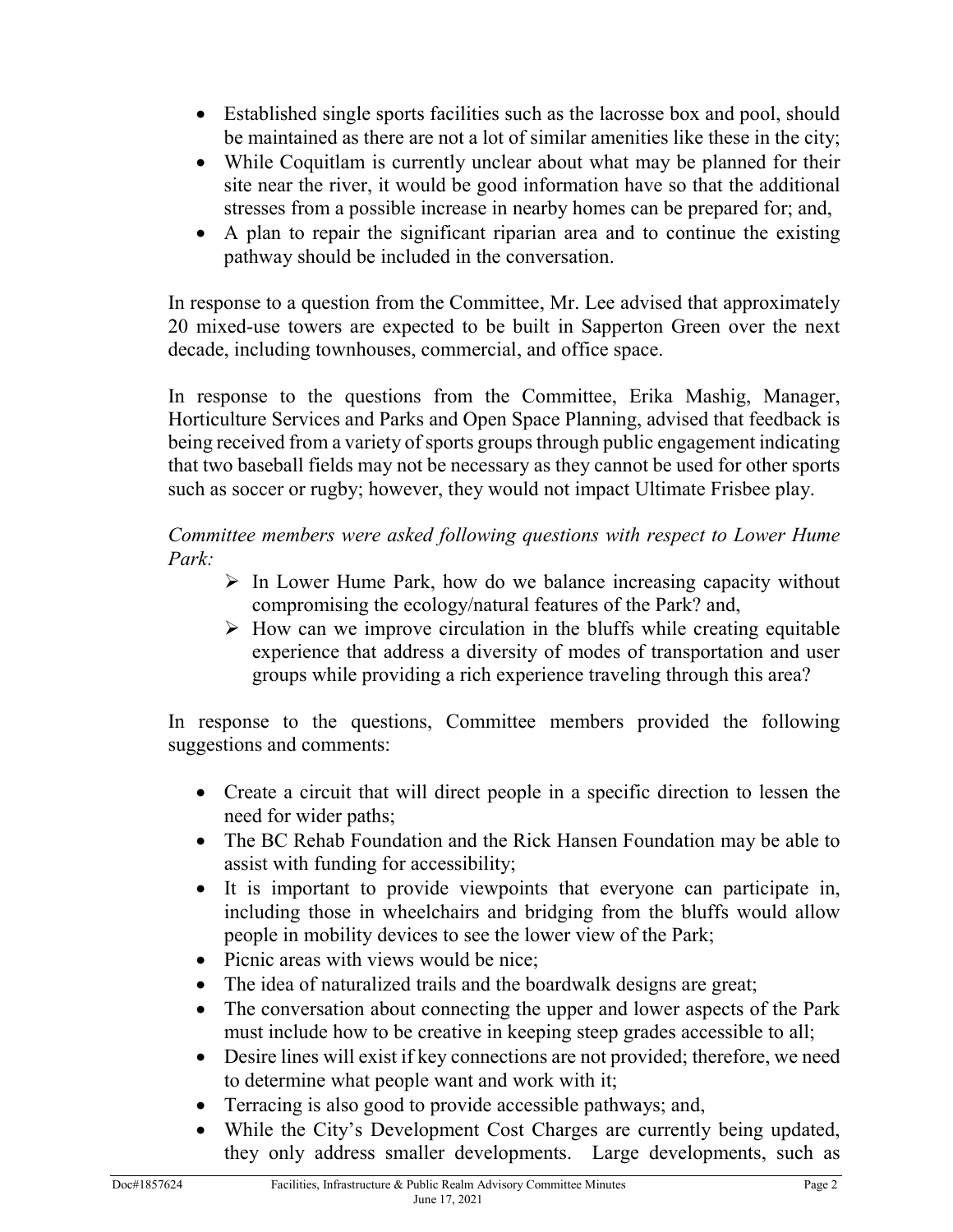Sapperton Green, should contribute more to support the surrounding infrastructure.

In response to questions from the Committee, Mr. Lee provided the following comments:

- Based on research completed by Diamond Head Consulting Ltd., there is a native bird habitat that must be protected; and,
- It would have to be determined if tying the Brunette-Fraser Trail into the pathway is a viable option.

In response to questions from the Committee, Ms. Mashig provided the following comments:

- The inventory analysis provided by Diamond Head Consulting Ltd. which lists the birds, fish species, and megafauna in the area can be seen on the City's Be Heard New West website;
- Staff can reach out to the BC Wheelchair Sports Association for input;
- The strategy includes providing wayfinding that will show various ways to move through the park with strollers, mobility devices, etc.; and,
- Staff will engage with the Ministry of Forests, Lands and Natural Resource Operations.

Mr. Lee advised that next steps include a public open house on June 22, 2021, pop up events throughout the summer and fall, a fall/winter open house and, lastly, presentation to Council in winter 2021/2022 for final approval.

# **3.2 City-Wide Dog Strategy: People, Parks and Pups**

Erika Mashig, Horticulture Services and Parks and Open Space Planning, provided a presentation, prepared by Space2Place Landscape Architects, which included feedback received during phase one of public engagement for the City-Wide Dog Strategy.

*Committee members were asked following questions with respect to the City-Wide Dog Strategy:* 

- $\triangleright$  How might New Westminster share park space among visitors with and without dogs, to improve comfort and safety for everyone? and,
- $\triangleright$  With respect to fully-fenced, designated off-leash dog areas in public parks or shared space for more flexibility, especially when space is limited, what is the best fit for New Westminster? Should the City explored the option of shared park space (designating hours or seasons for off-leash use) and what, if any, would be concerning with this approach?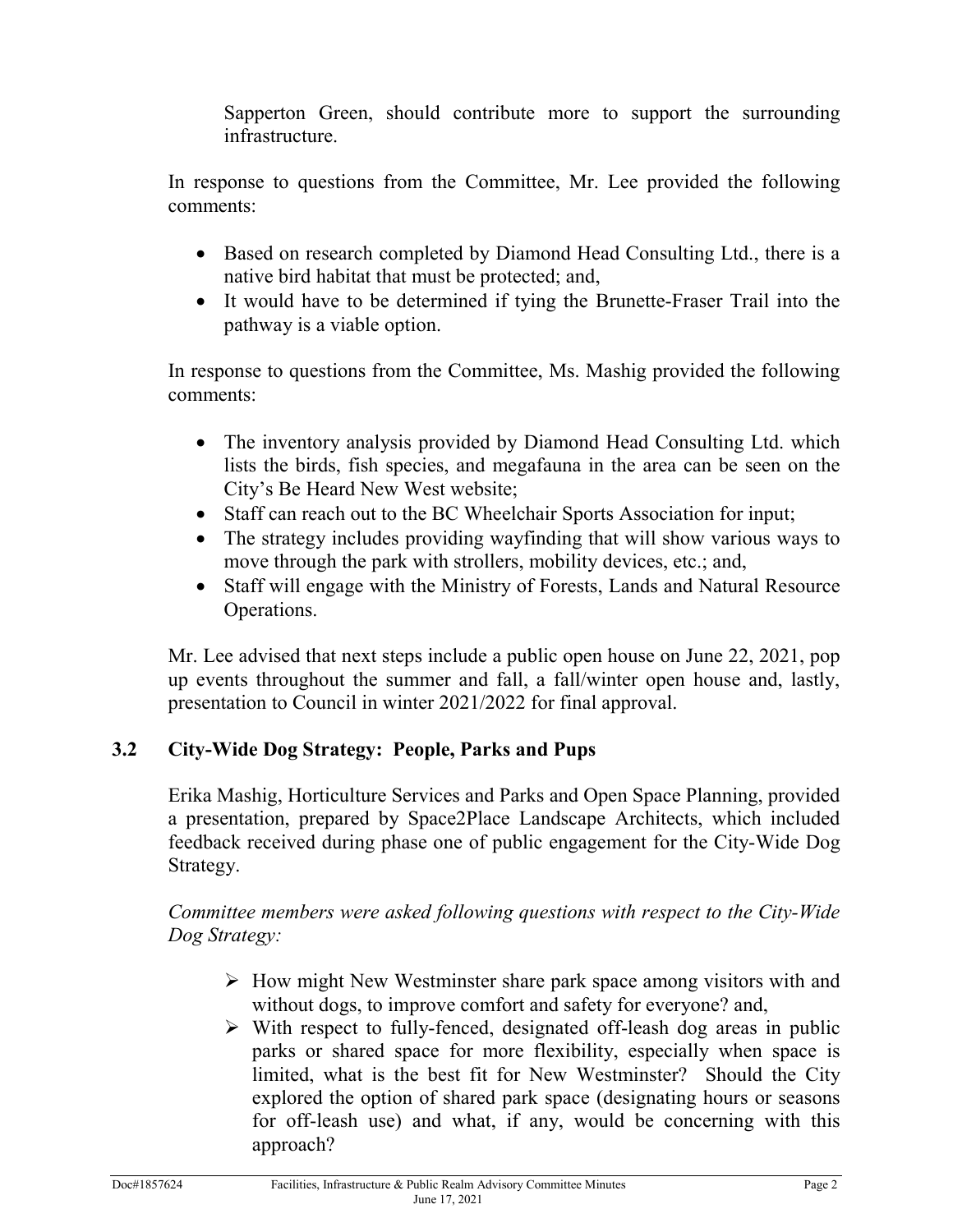In response to the question, Committee members provided the following suggestions and comments:

- A single purpose park may be most appropriate as dog waste may become an issue in shared space;
- Agility logs and other activities for dogs in off-leash parks could be provided;
- Queens Parks is the home to the first wheelchair accessible dog park in Canada, unfortunately the others are not completely accessible to wheelchair users;
- A hose at the entrance to dog parks would be ideal for people to rinse their shoes, wheelchairs, etc.;
- A small, off-leash dog run for one to two small or unsocialized dogs by the Quay, where there are a lot of condominiums, would be welcome;
- Perhaps an upper or street-level area of the Front Street Parkade could be creatively turned into a dog park; and,
- It would be helpful to conduct mapping exercises to see how people get to parks and build smaller relief parks along those routes, especially in the Downtown area.

In response questions from the Committee, Ms. Mashig provided the following comments:

- The City is looking to include dog relief areas in zoning for condos owners which would be the responsibility of the strata to maintain; however, this may be challenging with lack of space; and,
- Dog owners who do use non-designated park space to exercise their dogs were among those who provided feedback during the engagement process.

### **4.0 UNFINISHED BUSINESS**

There were no items.

#### **5.0 NEW BUSINESS**

There were no items.